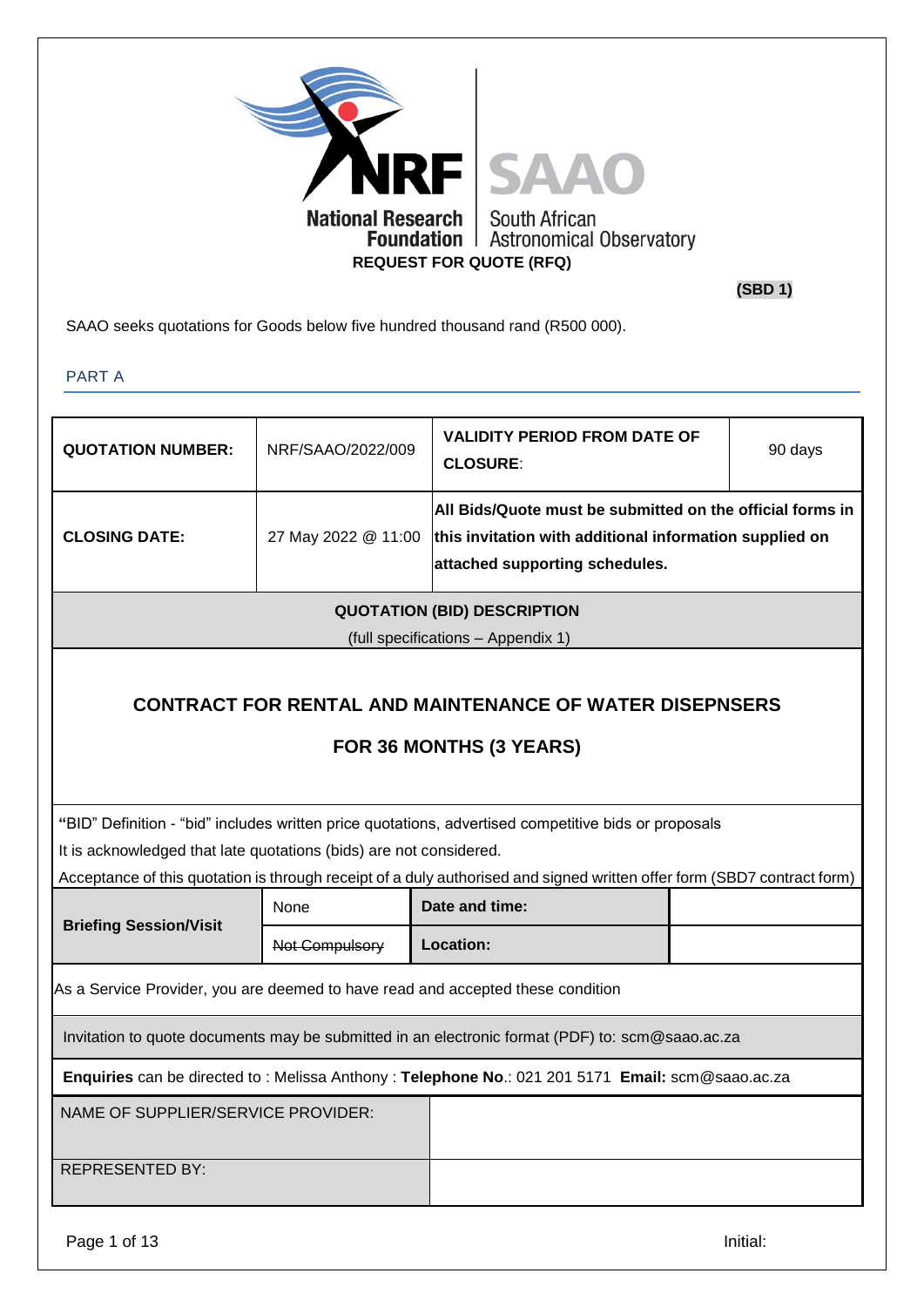| <b>POSTAL ADDRESS:</b>                                                                                                                                                  |          |             |                                     |               |          |        |
|-------------------------------------------------------------------------------------------------------------------------------------------------------------------------|----------|-------------|-------------------------------------|---------------|----------|--------|
|                                                                                                                                                                         |          |             |                                     |               |          |        |
| PHYSICAL ADDRESS:                                                                                                                                                       |          |             |                                     |               |          |        |
| <b>TELEPHONE NUMBER</b>                                                                                                                                                 |          | <b>CODE</b> |                                     | <b>NUMBER</b> |          |        |
| <b>CELL PHONE NUMBER</b>                                                                                                                                                |          |             |                                     |               |          |        |
| <b>E-MAIL ADDRESS</b>                                                                                                                                                   |          |             |                                     |               |          |        |
| <b>VAT REGISTRATION NUMBER</b>                                                                                                                                          |          |             |                                     |               |          |        |
| <b>COMPANY REGISTRATION NUMBER</b>                                                                                                                                      |          |             |                                     |               |          |        |
| <b>DESCRIBE PRINCIPAL BUSINESS ACTIVITIES:</b>                                                                                                                          |          |             |                                     |               |          |        |
|                                                                                                                                                                         |          |             |                                     |               |          |        |
| TYPE OF COMPANY/FIRM [Tick applicable box]                                                                                                                              |          |             |                                     |               |          |        |
| Partnership/Joint Venture/Consortium                                                                                                                                    |          |             | One person business/sole proprietor |               |          |        |
| <b>Close Corporation</b>                                                                                                                                                |          | Company     |                                     |               |          |        |
| (Pty) Limited                                                                                                                                                           | Other    |             |                                     |               |          |        |
| <b>COMPANY CLASSIFICATION</b> [Tick applicable box]                                                                                                                     |          |             |                                     |               |          |        |
| Manufacturer                                                                                                                                                            | Supplier |             |                                     |               |          |        |
| <b>Professional Service Provider</b><br>Other service providers e.g. transporter, etc.                                                                                  |          |             |                                     |               |          |        |
| <b>ACCREDITED REPRESENTATIVE</b> [Tick applicable box]                                                                                                                  |          |             |                                     |               |          |        |
| ARE YOU THE ACCREDITED REPRESENTATIVE IN SOUTH AFRICA                                                                                                                   |          |             |                                     |               | Yes      | □      |
| FOR THE GOODS /SERVICES /WORKS OFFERED?                                                                                                                                 |          |             |                                     |               | No       |        |
| If Yes, please enclose proof.                                                                                                                                           |          |             |                                     |               |          | □      |
| ARE YOU A FOREIGN BASED SUPPLIER FOR THE GOODS /SERVICES /WORKS<br>Yes<br>$\Box$<br>OFFERED?                                                                            |          |             |                                     |               |          |        |
| No<br>IF YES ANSWER PART B:3 BELOW                                                                                                                                      |          |             |                                     | □             |          |        |
| <b>LEGAL IDENTITY PROOF</b> [Tick applicable box]                                                                                                                       |          |             |                                     |               |          |        |
| Certified copies of Certificate of Incorporation (as per entity type) enclosed?                                                                                         |          |             |                                     |               | Yes      | $\Box$ |
|                                                                                                                                                                         |          |             | <b>No</b>                           | □             |          |        |
| <b>REGISTERED SUPPLIER</b> [Tick applicable box]                                                                                                                        |          |             |                                     |               |          |        |
| In order for a service provider/supplier to do business with an organ of the state they must be<br>registered on the National Treasury Central Supplier Database (CSD). |          |             |                                     |               |          |        |
| Page 2 of 13                                                                                                                                                            |          |             |                                     |               | Initial: |        |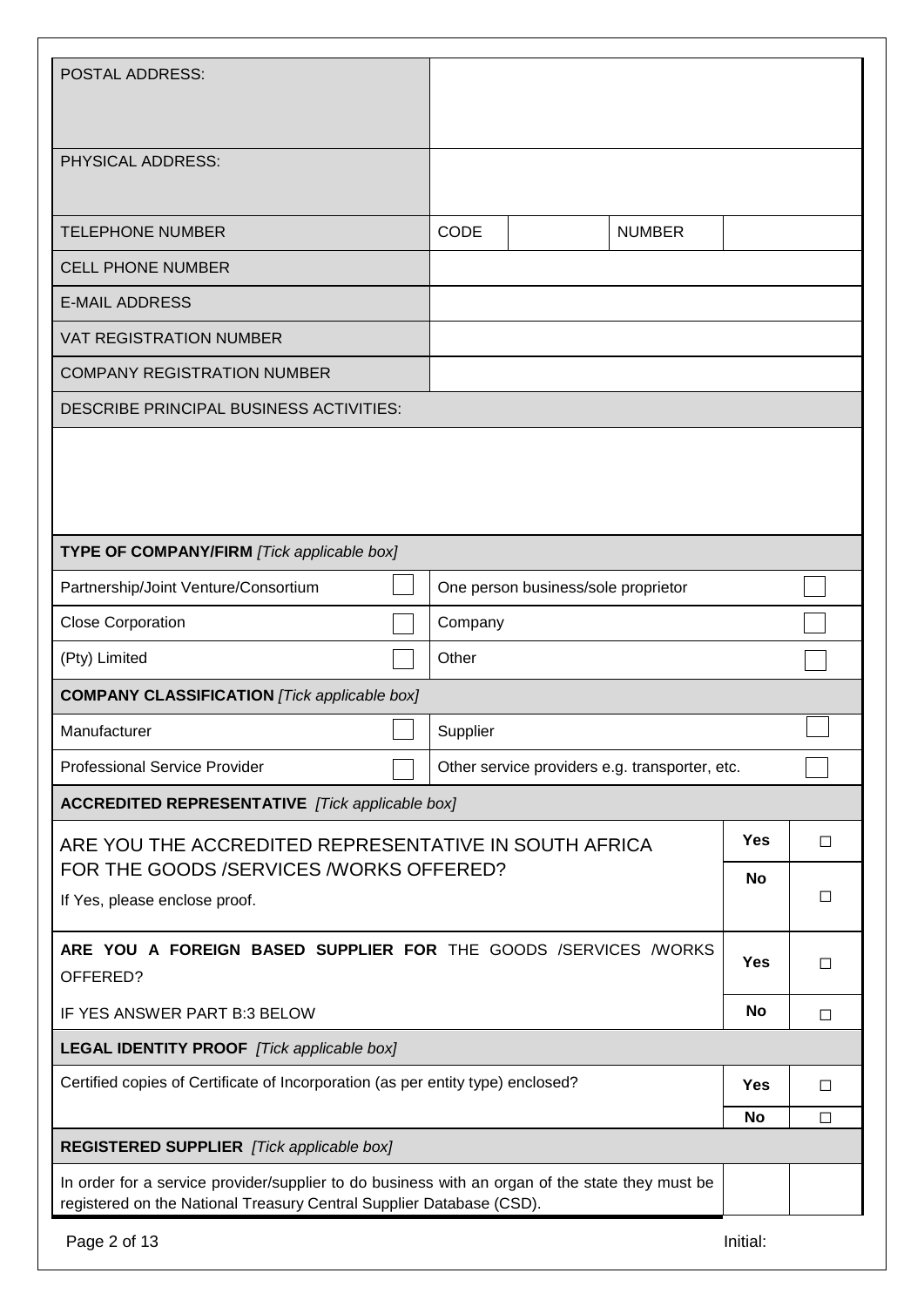| Registration on the CSD will provide a supplier with an opportunity to do business with all state<br>organisations. No bid will be awarded unless the Supplier/Service Provider is registered. |    |        |  |  |
|------------------------------------------------------------------------------------------------------------------------------------------------------------------------------------------------|----|--------|--|--|
| <b>Registration Process</b>                                                                                                                                                                    |    |        |  |  |
| Register your company on www.csd.gov.za. For support, please send an email to<br>csd.support@treasury.gov.za or alternatively call 012-406-9222.                                               |    |        |  |  |
| Once registered you are required to provide SAAO with the Supplier Unique Number. Contact<br>person for assistance at SAAO: SCM Department - scm@saao.ac.az (telephone: 021 4470025)           |    |        |  |  |
| Supplier is registered on the Treasury Central Supplier Database (CSD)<br><b>Yes</b><br>П                                                                                                      |    |        |  |  |
| If yes, provide the:                                                                                                                                                                           |    |        |  |  |
|                                                                                                                                                                                                | No | $\Box$ |  |  |
| <b>Supplier Number</b><br>MAAA                                                                                                                                                                 |    |        |  |  |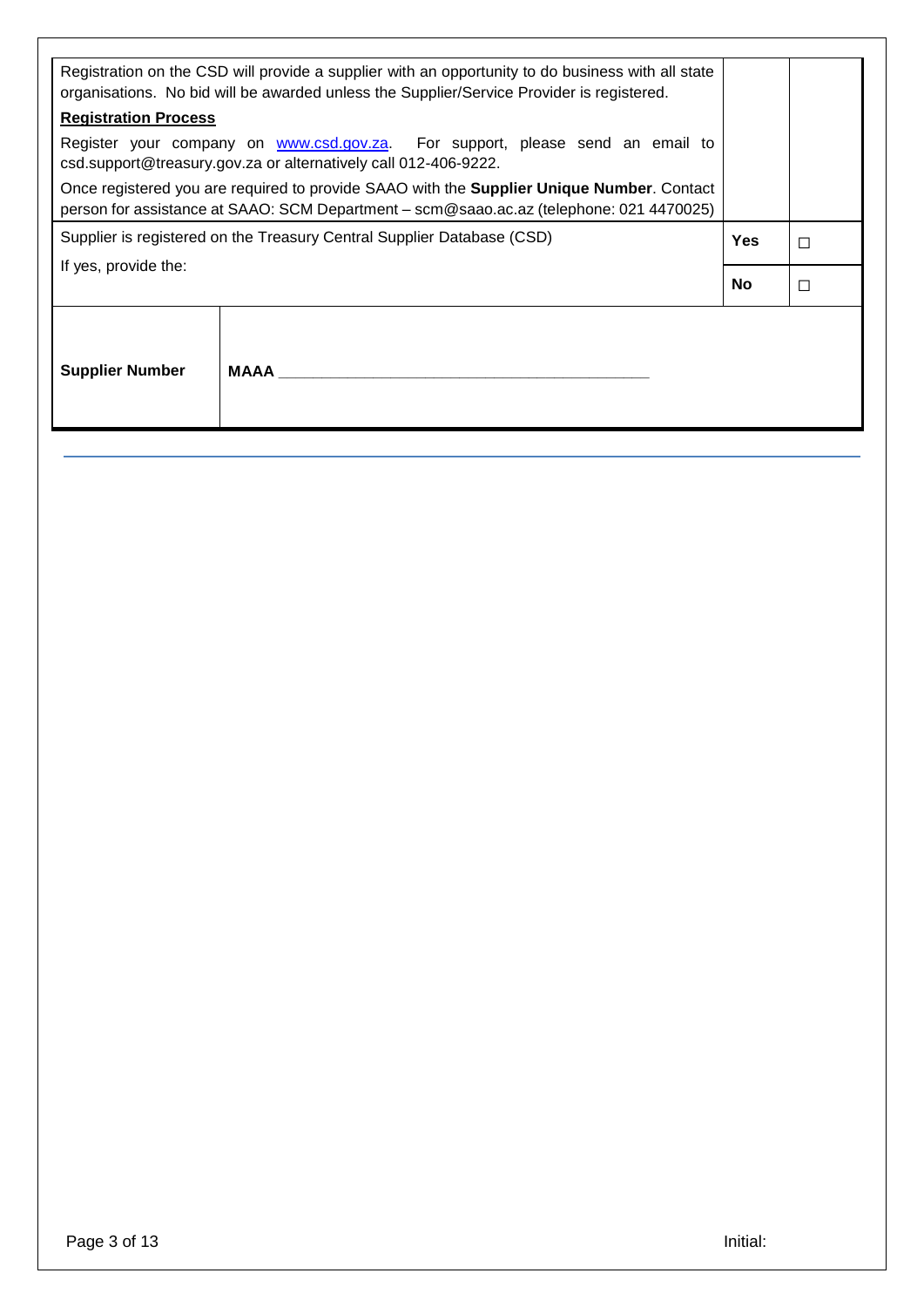| <b>SBD1 Signature</b>                                                                                                        |  |       |
|------------------------------------------------------------------------------------------------------------------------------|--|-------|
| Signature of Bidder:                                                                                                         |  | Date: |
| Capacity under which this bid is signed<br>(Attach proof of authority to sign this bid e.g. resolution of<br>directors etc.) |  |       |

#### PART B

#### **1. TAX COMPLIANCE REQUIREMENTS**

- 1.1 Bidders must ensure compliance with their tax obligations.
- 1.2 Bidders are required to submit their unique personal identification number (Pin) issued by SARS to enable the organ of state to view the taxpayer's profile and tax status.
- 1.3 Application for tax compliance status (TCS) or pin may also be made via e-filing. In order to use this provision, taxpayers will need to register with SARS as e-filers through the website [www.sars.gov.za.](http://www.sars.gov.za/)
- 1.4 Bidders may also submit a printed tax clearance certificates (TCS) together with the bid.
- 1.5 In bids where consortia / joint ventures / sub-contractors are involved, each party must submit a separate proof of TCS / Pin / CSD number.
- 1.6 Where no TCS is available but the bidder is registered on the central supplier database (csd), a csd number must be provided.

#### **2. QUESTIONNAIRE TO BIDDING FOREIGN SUPPLIERS**

| 2.1 Is the bidder a resident of the republic of South Africa (RSA)?<br>2.2 Does the bidder have a branch in the RSA? | yes □ no<br>l Ino<br>ves |
|----------------------------------------------------------------------------------------------------------------------|--------------------------|
| 2.3 Does the bidder have a permanent establishment in the RSA?                                                       | $\Box$ yes $\Box$ no     |
| 2.4 Does the bidder have any source of income in the RSA?                                                            | $\Box$ yes $\Box$ no     |

**If the answer is "no" to all of the above, then, it is a requirement to obtain a tax compliance status/ tax compliance from SARS contacting** [GovernmentInstitute@sars.gov.za](mailto:GovernmentInstitute@sars.gov.za) **and supplying:**

- Details of the foreign entity
- Description of the goods or service being provided
- Name of the South African government institution to whom the service will be provided

#### **NB: FAILURE TO PROVIDE ANY OF THE ABOVE PARTICULARS MAY RENDER THE BID INVALID**.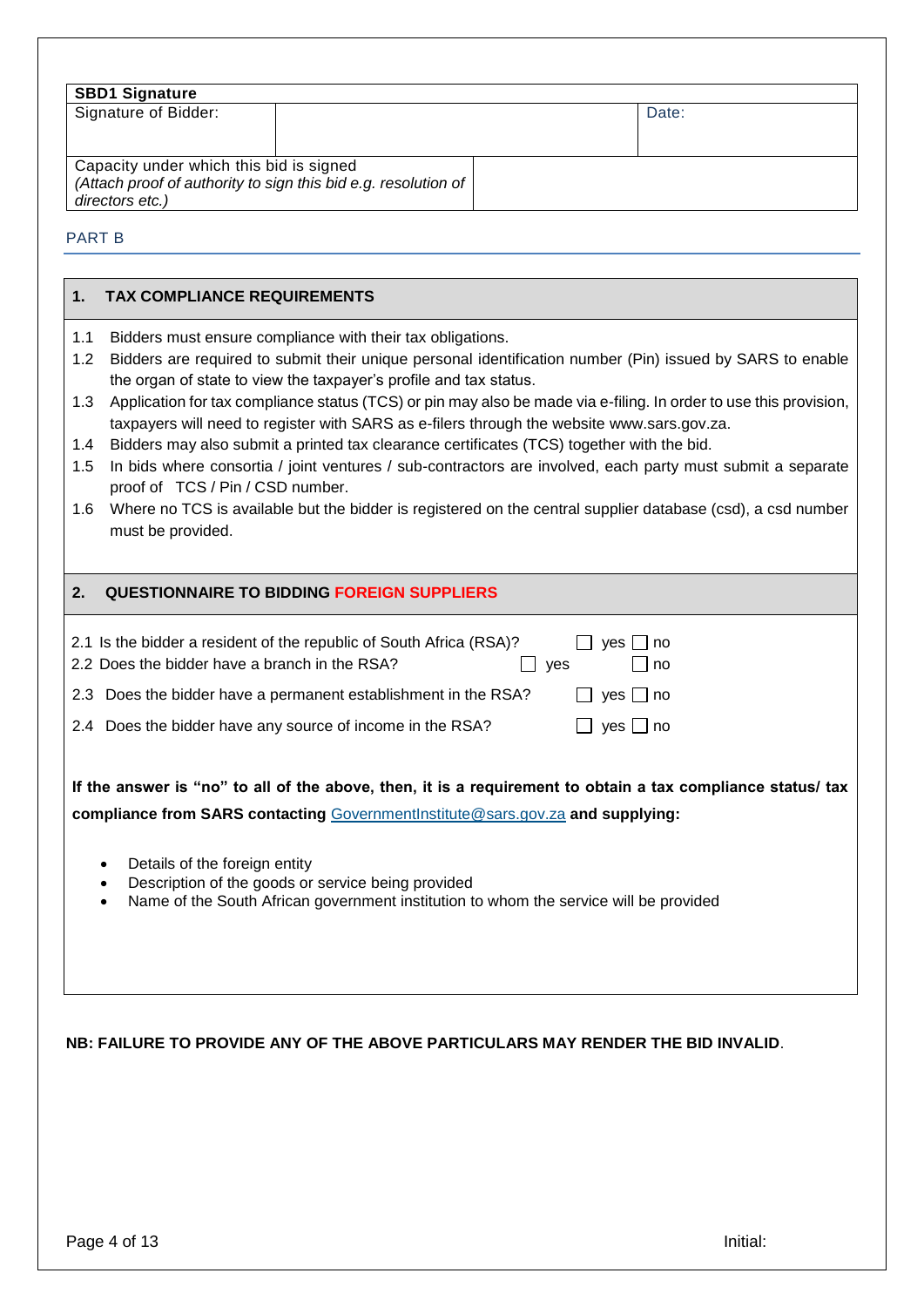# **1. Background to the National Research Foundation and its Business Units**

The National Research Foundation ("NRF") is a juristic person established in terms of Section 2 of the National Research Foundation Act, Act 23 of 1998 and a Schedule 3A Public Entity in terms of the Public Finance Management Act. The NRF is the government's national agency responsible for promoting and supporting research and human capital development through funding, the provision of National Research Facilities and science outreach platforms and programs to the broader community in all fields of science and technology, including natural science, engineering, social science and humanities.

The South African Astronomical Observatory (SAAO) is a facility of the National Research Foundation and is the national centre for optical and infrared astronomy in South Africa. Its prime function is to conduct fundamental research in astronomy and astrophysics by providing a world-class facility and by promoting astronomy and astrophysics in Southern Africa. SAAO headquarters are in the suburb of Observatory in Cape Town. The main telescopes used for research are located at the SAAO observing station (32°22.795'S 20°48,657'E) near Sutherland in the Northern Cape, a 4-hour drive from Cape Town.

# **2. Scope of Work**

The SAAO is looking to appoint a service provider for rental and maintenance of water dispensers to SAAO in Observatory, Cape Town as well as weekly supply of water refill bottles. The contract duration will be for 36 months (3 years).

# **3. Specification of Goods being procured**

The SAAO requires the rental and maintenance of water dispensers.

- Floor standing water dispenser
	- o Hot and cold water option
	- o 2 Litres per an hour cold
	- o 5 Litres per an hour hot
	- o 90 Watt compressor unit
	- o Push to fill taps
	- o Colour: Grey/ Silver
- Weekly delivery of 18.9L water dispenser bottles
	- o Empty bottles to be collected upon delivery of filled bottles
	- o Quantities may vary each week exact quantities to be delivered will be advised



Delivery and installation: SAAO, Observatory Road, Observatory, 7925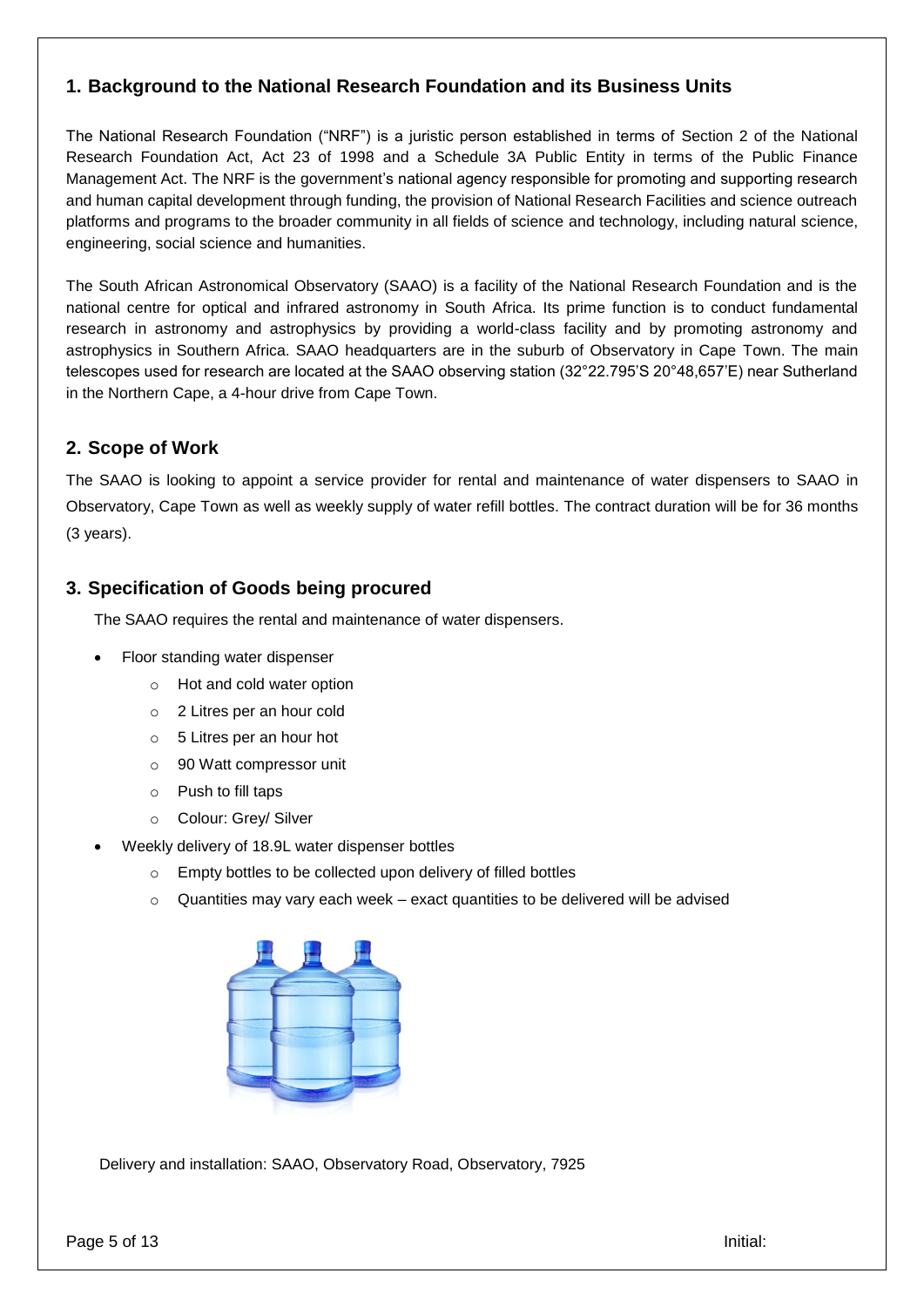# **4. Delivery / Logistics Specification**

## (a) Local Content Requirements for Designated and Non-Designated Sectors

No local content has been specified for the products/services supplied in this contract other than the contracted suppliers being required to be based locally in South Africa.

(b) Delivery / Logistics Specification Delivery will be on a weekly basis. Order to be delivered within 48 hours after order is placed/ requested.

#### (c)Health and Safety Requirements

The contracted supplier shall be solely responsible for the safety and well-being of its employees in accordance with the Occupational Health & Safety Act (OHS Act 85 of 1993).

Ensure that all work performed and/or all equipment used on site are in compliance with the Occupational Health and Safety Act No. 85 or 1993 and any regulations promulgated in terms of this Act

## **5. Selection and Awarding of Contract**

This Quote/Bid is evaluated through a two-stage process.

## Stage 1 – Selection of Qualified Bidders (from the compliant & technically qualified bids received)

Procurement response/submission are evaluated against the Bid invitation specifications in accordance with the evaluation criteria and scoring set published in this procurement document. Respondents are required to read specification in conjunction with the corresponding evaluation selection criteria.

#### Stage 2 – Awarding of the Contract

The qualifying response(s) / submissions(s) are evaluated on a fair and equal comparison basis taking into account all aspects of the proposals. The contract award criteria are:

**Price** - with the lowest priced Bid **on an equal and fair comparison basis** receiving the highest price score as set out in the 2017 Preference Regulations.

**Preference** - preference points as claimed in the preference claim form are added to the price ranking scores and the highest combined score is nominated for the contract award.

**Administration -** Contracts are awarded where Bidders have supplied the relevant administrative documentation.

**Objective Reasons** – Contracts are awarded in terms of PPPFA section 2(f)

# **6. Due Diligence of Supply Capacity and Capability**

## **6.1 Bidder's profile**

Bidder is required to provide a profile of themselves for evaluation of their capacity to supply the required equipment including resources, details of agency or distribution agreements that they hold as well as details of equipment that they manufacture.

## **6.2 Written references from South African Revenue Services**

Bidders must ensure compliance with their tax obligations. Bidders are required to submit their unique personal

Page 6 of 13 Initial: **Page 6 of 13**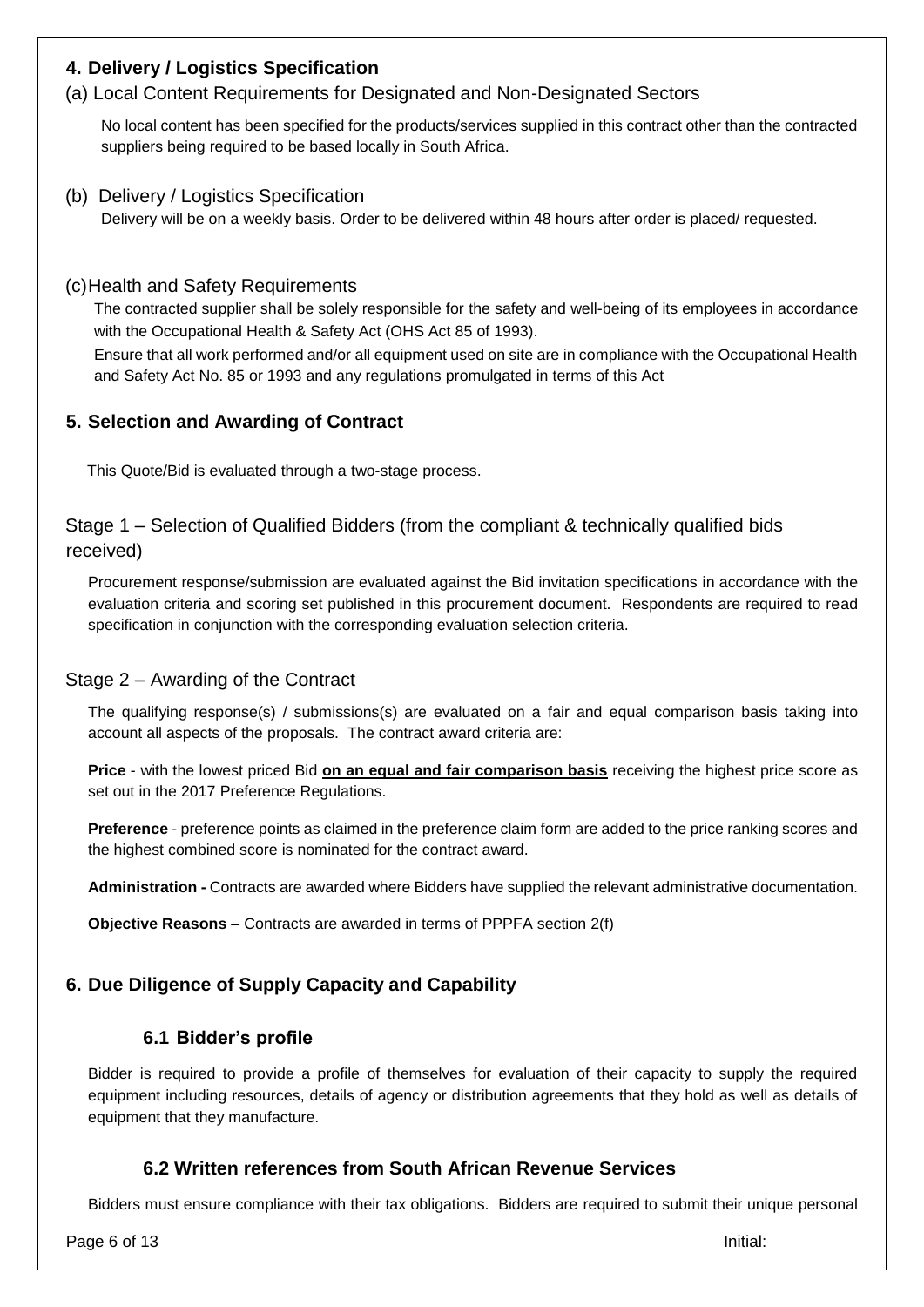identification number (PIN) issued by SARS to enable the organ of state to view the taxpayers profile and tax status. Application for tax compliance status or pin may also be made via e-filing

## **6.3 Written references of good supply practices**

Bidder is required to provide written reference of its ethical and good practices through completion of the SBD8 in this procurement invitation.

## **6.4 Written references of good pricing practices**

Bidder is required to provide written reference of its non-involvement in price collusion through completion of the SBD9 in this procurement invitation.

## **6.5 Written declaration of interest between any parties in this procurement**

Bidder is required to provide written reference of its non-involvement with members of government and the National Research Foundation through completion of the SBD4 in this procurement invitation.

# **7. Qualifying Thresholds for Selection (Stage 1) Evaluation**

Only procurement responses/submissions that are 100% acceptable in terms of the Returnable Document List are evaluated.

Bids are scored utilising the following scoring systems set in each evaluation criteria: **Binary scoring** - where GO/NO GO scoring is applied, scores of "NO GO" are marked as failed Bidders that do not qualify in stage 1 are not considered in stage 2 – awarding.

# **8. Stage 1 - Selection on Specifications, Capabilities and Capacities**

The following scoring system is utilised for this evaluation, setting the points to be awarded and what this represents for each criteria in the matrix or to the entire matrix:

Total Evaluation Score

.= [Score x weighting x No. of Evaluators]/[Maximum Score x 100 x No. of Evaluators]

| <b>SELECTION CRITERIA</b>                                                                      |                          |                   |  | To be completed<br>by Bidders |           |
|------------------------------------------------------------------------------------------------|--------------------------|-------------------|--|-------------------------------|-----------|
| <b>No</b>                                                                                      | <b>GO/NO GO CRITERIA</b> | <b>GO / NO GO</b> |  | Yes                           | <b>No</b> |
|                                                                                                | Completed RFQ document   | GO/NO GO          |  |                               |           |
| <b>Formal Quotation</b><br>GO/NO GO                                                            |                          |                   |  |                               |           |
| Bidders must score "GO" on all of the above to be considered for the next stage of evaluation. |                          |                   |  |                               |           |

## **9. Contract Management**

The award of this procurement is only completed once we issue you with an official order confirmation.

Page 7 of 13 Initial: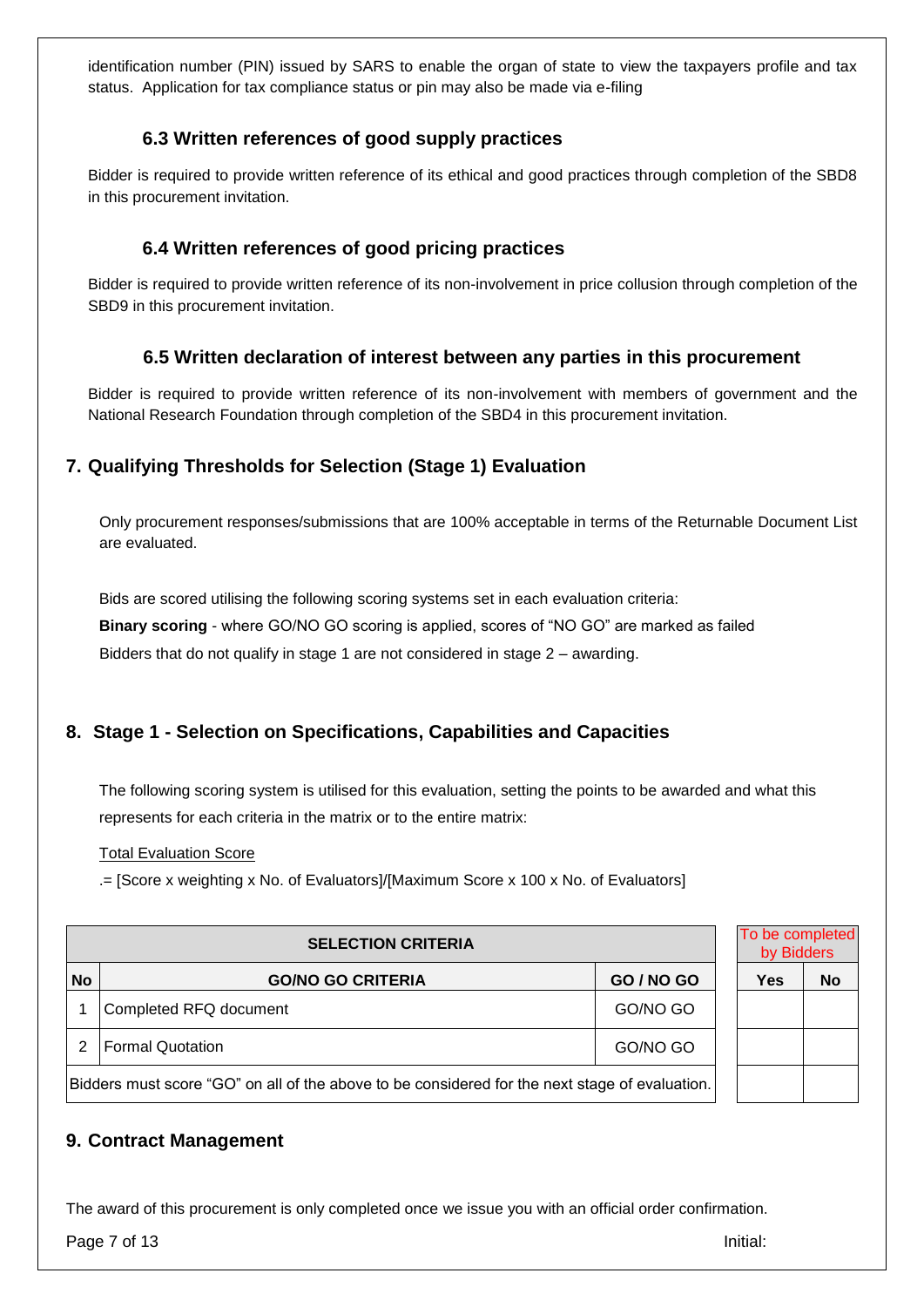The contract is inclusive of services and contract conditions as specified in this document. Where the nature and quantity of supplies are not determinable at the commencement of this contract, this is detailed in the specification section. Where supplies are delivered quantity is variable as and when required, this is detailed in the specification section.

All supplies required in this procurement contract are supplied in accordance with the following sub-processes:

- $\Box$ Request a detailed quotation/ information/ up to date information of the supply required,
- Evaluation of the supply quotation/ information received against the contract and as and when required,  $\Box$ requirements as specified on the request for information,
- Where necessary, request either further detail,  $\Box$
- Where necessary, negotiate upon value of supply quoted, and  $\Box$
- The issue of an official Works/Supply Instruction Purchase Order for the agreed supply prior to the  $\Box$ commencement of the delivery of such required supply.
- The Purchase Order above specifies the exact description including catalogue numbers and unit pricing as in this  $\Box$ contract as well as the quantity, date of the required delivery and location of the delivery.

#### **10. Contract Period**

The contract commences with immediate effect upon the SAAO issuing you with an official order confirmation and will continue for a period of 36 months (3 years) or once the contract value has been reached. The value will be advised upon the order. The agreement may be terminated with one months' notice by either party or by mutual agreement the contract may be transferred to a company nominated by the supplier.

### **11. Delivery Verification**

NRF representative verifies both delivery and performance prior to signing a certificate of delivery / installation / progress milestone / commissioning evidencing such performance. The Contractor must ensure such signed approved verification accompanies the subsequent supplier invoice.

### **12. Supply Performance Management**

NRF's representative measures the performance of the supplier in terms of the levels set in the procurement invitation. Performance is also subject to an annual review. Poor performance is managed with the supplier as per the general clauses section. Penalties are applied for poor performance.

#### **13. Payment**

The NRF undertakes to pay performance verified invoices in full within thirty (30) days from the receipt of the contractor's invoice(s).

No invoices for outstanding deliverables or for any unproductive or duplicated time spent by the service provider will be validated for payment. The NRF does not accept predating of invoices.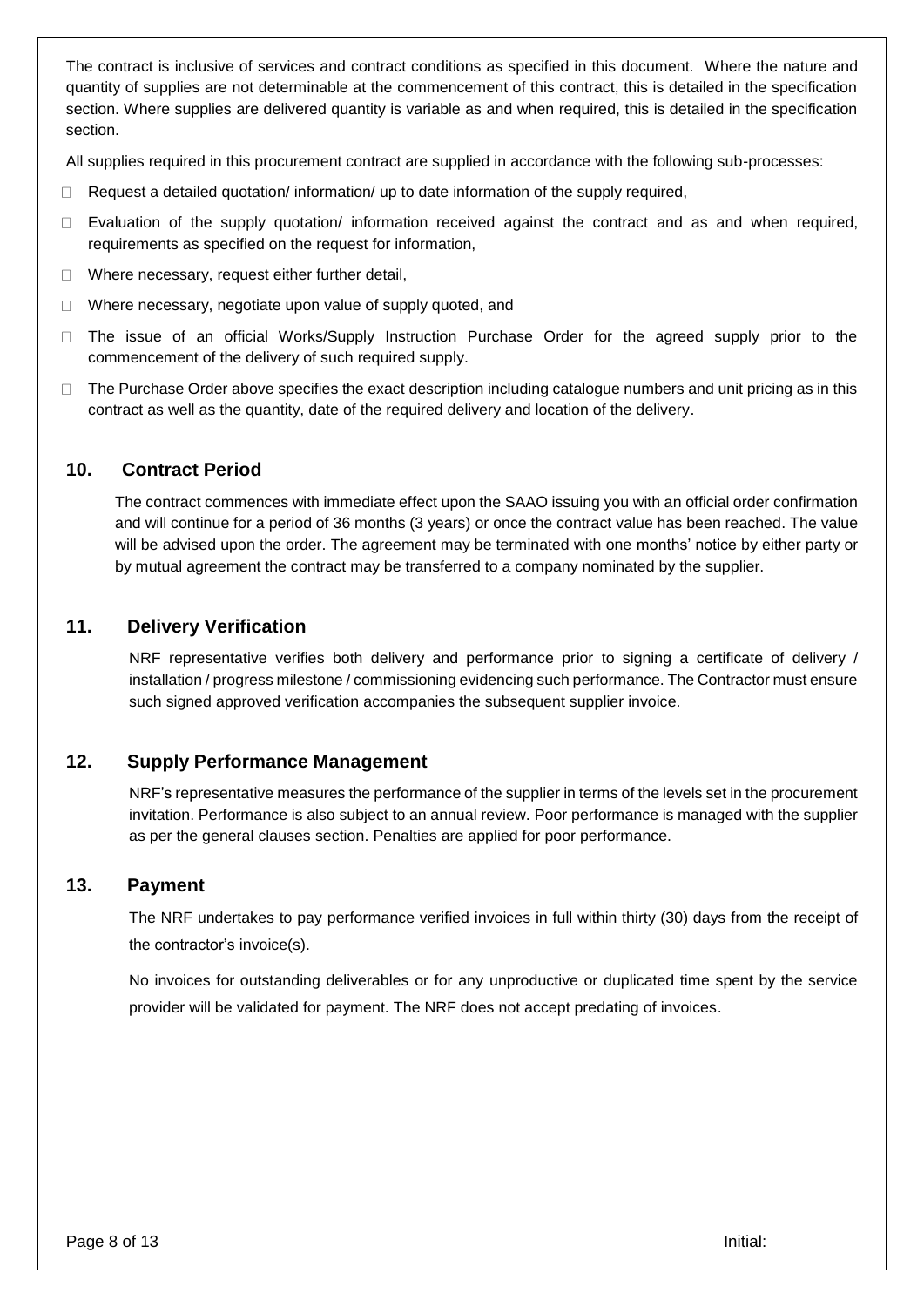# **14. Pricing Schedule for the duration of the Contract**

 **(SBD 3.1)**

Only firm prices will be accepted. The price quoted is fully inclusive of all costs and taxes. No changes or extensions or additional ad hoc costs are accepted once the contract has been awarded.

Acceptable annual price variations to be negotiated through an annual agreement with the Supplier.

We have the right to cancel the contract if it is felt that prices are not market-related.

Detailed information is optional and is provided as annexures to the details provided below.

Bid price in South African currency, foreign exchange risk is for the account of the Bidder.

Pricing is subject to the addition of Preference Points as stipulated in the section below - Standard Bidding Document 6.1 Preference claim form

OFFER TO BE VALID FOR  $\vert$  90 days  $\vert$  FROM THE CLOSING DATE OF BID.

# BID PRICE IN RSA CURRENCY (ALL APPLICABLE TAXES INCLUDED)

| <b>ITE</b><br>M<br><b>NO</b>                                                                                                                                                                                                                                                                                   | <b>QUANTITY</b><br>(unit of<br>measure)                                                               | <b>DESCRIPTION OF SUPPLIES</b>                                                                                                                                                                                                                               | <b>RATE/UNIT</b><br><b>PRICE</b><br>(per unit of<br>measure) | <b>BID/QUOTE</b><br><b>PRICE</b> |  |  |  |
|----------------------------------------------------------------------------------------------------------------------------------------------------------------------------------------------------------------------------------------------------------------------------------------------------------------|-------------------------------------------------------------------------------------------------------|--------------------------------------------------------------------------------------------------------------------------------------------------------------------------------------------------------------------------------------------------------------|--------------------------------------------------------------|----------------------------------|--|--|--|
| 1                                                                                                                                                                                                                                                                                                              | 15                                                                                                    | Monthly rental cost for Floor standing<br>water<br>dispensers<br>Floor standing water dispenser<br>Hot and cold water option<br>$\circ$<br>2 Litres per an hour cold<br>$\circ$<br>5 Litres per an hour hot<br>$\circ$<br>90 Watt compressor unit<br>$\circ$ |                                                              |                                  |  |  |  |
|                                                                                                                                                                                                                                                                                                                |                                                                                                       | Push to fill taps<br>$\Omega$<br>Colour: Grey/ Silver<br>$\circ$                                                                                                                                                                                             |                                                              |                                  |  |  |  |
| $\overline{2}$                                                                                                                                                                                                                                                                                                 |                                                                                                       | 18.9L water dispenser bottles (filled)<br>Estimation of ~10 bottles per week                                                                                                                                                                                 |                                                              |                                  |  |  |  |
| 3                                                                                                                                                                                                                                                                                                              |                                                                                                       |                                                                                                                                                                                                                                                              |                                                              |                                  |  |  |  |
| 4                                                                                                                                                                                                                                                                                                              |                                                                                                       |                                                                                                                                                                                                                                                              |                                                              |                                  |  |  |  |
| 5                                                                                                                                                                                                                                                                                                              |                                                                                                       |                                                                                                                                                                                                                                                              |                                                              |                                  |  |  |  |
|                                                                                                                                                                                                                                                                                                                | TOTAL (inclusive of VAT) (pricing will be for the year)                                               |                                                                                                                                                                                                                                                              |                                                              |                                  |  |  |  |
| Products and services which will be required over the duration of the contract is dependent on circumstance which<br>cannot be determined in advance and are not restricted to the items included in the initial purchase.<br>The total value of the contract is limited to R500 000 over the contract period. |                                                                                                       |                                                                                                                                                                                                                                                              |                                                              |                                  |  |  |  |
|                                                                                                                                                                                                                                                                                                                | Are detailed price schedules attached?<br>Yes<br>No                                                   |                                                                                                                                                                                                                                                              |                                                              |                                  |  |  |  |
|                                                                                                                                                                                                                                                                                                                | Does the offer comply with the specification(s)?<br>Yes<br>No                                         |                                                                                                                                                                                                                                                              |                                                              |                                  |  |  |  |
|                                                                                                                                                                                                                                                                                                                | If the offer does not comply to specification, indicate deviation(s) in a separate attached schedule. |                                                                                                                                                                                                                                                              |                                                              |                                  |  |  |  |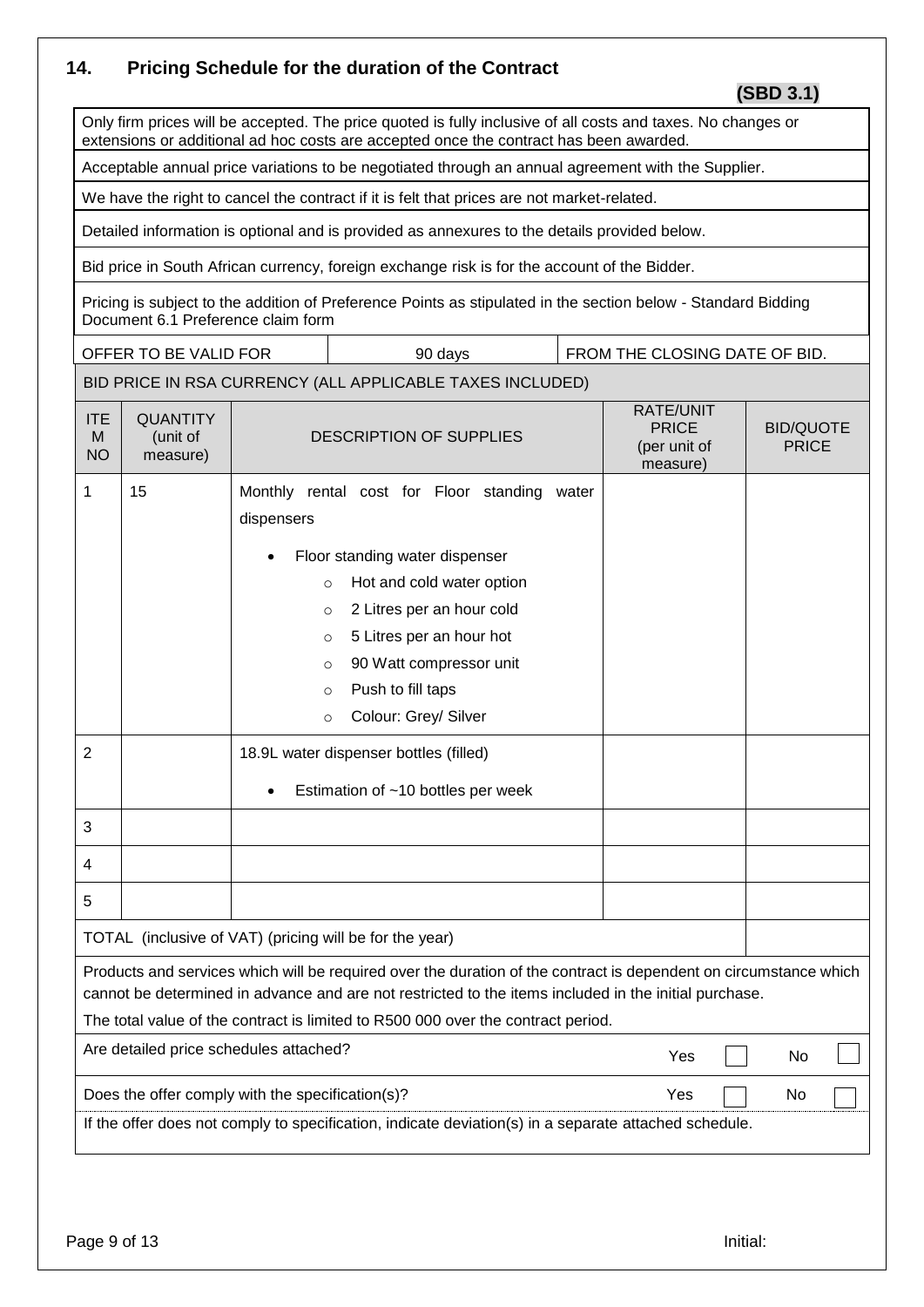## **15. Conditions of Contract**

a) NATIONAL TREASURY GENERAL CONDITIONS OF CONTRACT

General Conditions of Contract, as issued by National Treasury and published on their website and on the NRF's website [\(www.nrf.ac.za](http://www.nrf.ac.za/) Click on "Procurement" and select "Supplier Registration"), are part of this contractual agreement as set out in the official order confirmation.

b) CLAUSES IN THIS BID INVITATION CONDITIONS OF CONTRACT

All clauses stipulated in this quotation in accordance with the Contract Form SBD7 form part of the Contract.

c) BID RESPONSE PREPARATION COSTS

The NRF is **NOT** liable for any costs incurred by a bidder in the process of responding to this Bid, including on-site presentations and the proposal a service provider may make and/or submit.

- d) CANCELLATION PRIOR TO CONTRACTING The NRF has the right to withdraw and cancel this procurement invitation prior to signing the SBD7 contract form.
- e) LATE BIDS/OFFERS/QUOTATIONS ARE NOT CONSIDERED
- f) COLLUSION, FRAUD AND CORRUPTION IS PROSECUTED TO THE FULL EXTENT OF THE LAW
- g) CONFIDENTIALITY OF CONTRACT IS MAINTAINED BY BOTH PARTIES INCLUSIVE OF INFORMATION PROVIDED IN THE PROCUREMENT INVITATION
- h) ALL SUBMITTED DOCUMENTATION IS PERMITTED TO BE VALIDATED BY THE RESPECTIVE TECHNICAL BODY OR ORGANISATION
- i) PRESENTATIONS AND PROOF OF FUNCTIONALITY IS PROVIDED WHERE REQUESTED
- j) INTELLECTUAL PROPERTY PROVIDED IN THE BID INVITATION

The ownership and intellectual property rights of all designs, specifications, programming code and all other documentation provided by the NRF to the Contractor remain the property of the NRF

k) INTELLECTUAL PROPERTY CONTAINED IN THE DELIVERABLES

The ownership and intellectual property rights of all designs, specifications, programming code and all other documentation required as part of the delivery to the NRF is transferred to the NRF.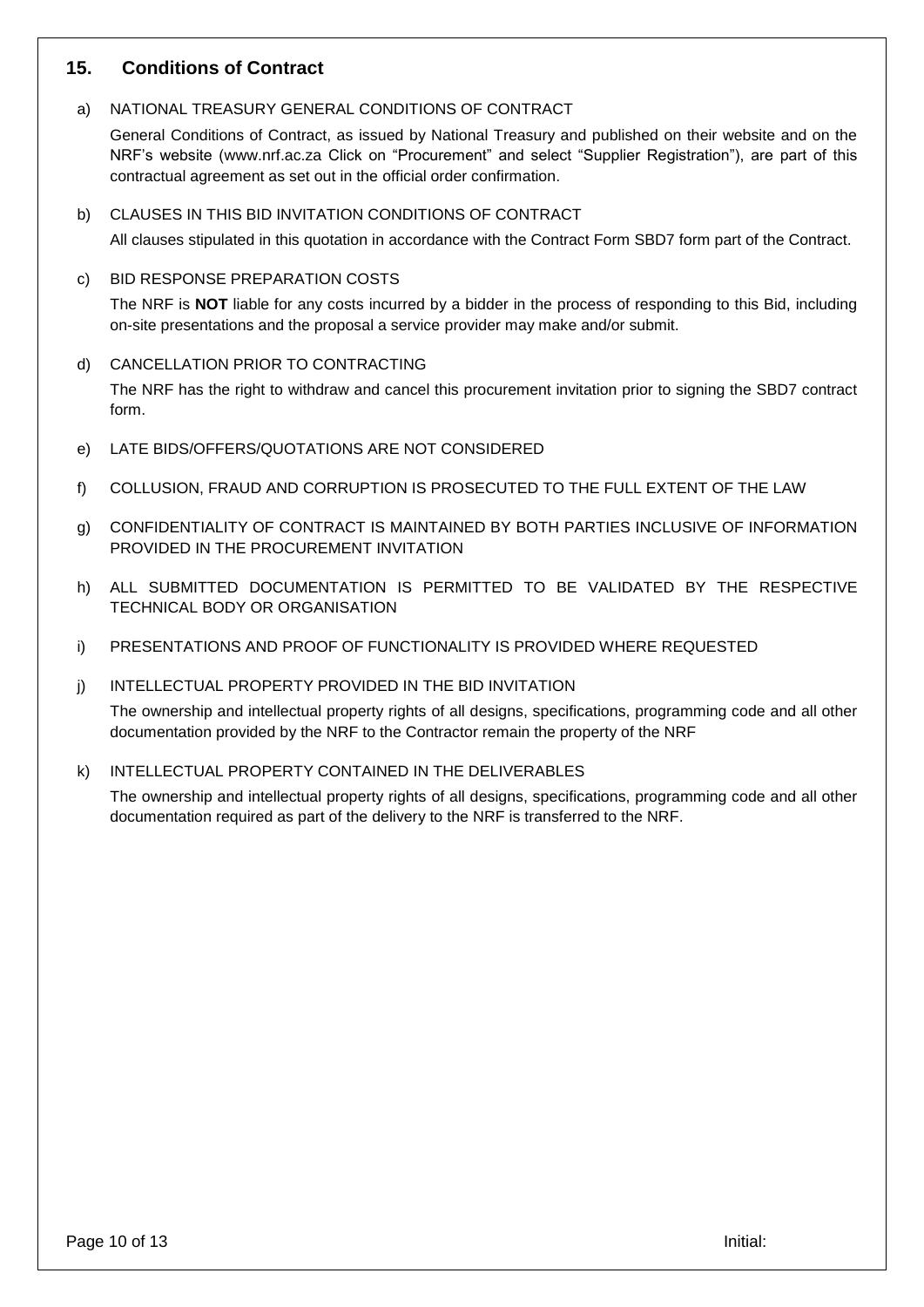# **16. Supplier due diligence**

# **16.1 DECLARATION OF INTEREST**

**(SBD 4)**

#### **BIDDER'S DISCLOSURE**

#### **1. PURPOSE OF THE FORM**

Any person (natural or juristic) may make an offer or offers in terms of this invitation to bid. In line with the principles of transparency, accountability, impartiality, and ethics as enshrined in the Constitution of the Republic of South Africa and further expressed in various pieces of legislation, it is required for the bidder to make this declaration in respect of the details required hereunder.

Where a person/s are listed in the Register for Tender Defaulters and / or the List of Restricted Suppliers, that person will automatically be disqualified from the bid process.

#### **2. Bidder's declaration**

2.1 Is the bidder, or any of its directors / trustees / shareholders / members / partners or any person having a controlling interest1 in the enterprise,

employed by the state? **YES/NO**

2.1.1 If so, furnish particulars of the names, individual identity numbers, and, if applicable, state employee numbers of sole proprietor/ directors / trustees / shareholders / members/ partners or any person having a controlling interest in the enterprise, in table below.

| <b>Full Name</b> | <b>Identity Number</b> | <b>Name of State institution</b> |
|------------------|------------------------|----------------------------------|
|                  |                        |                                  |
|                  |                        |                                  |
|                  |                        |                                  |
|                  |                        |                                  |
|                  |                        |                                  |
|                  |                        |                                  |
|                  |                        |                                  |
|                  |                        |                                  |
|                  |                        |                                  |
|                  |                        |                                  |
|                  |                        |                                  |

 $\overline{a}$ 

<sup>1</sup> the power, by one person or a group of persons holding the majority of the equity of an enterprise, alternatively, the person/s having the deciding vote or power to influence or to direct the course and decisions of the enterprise.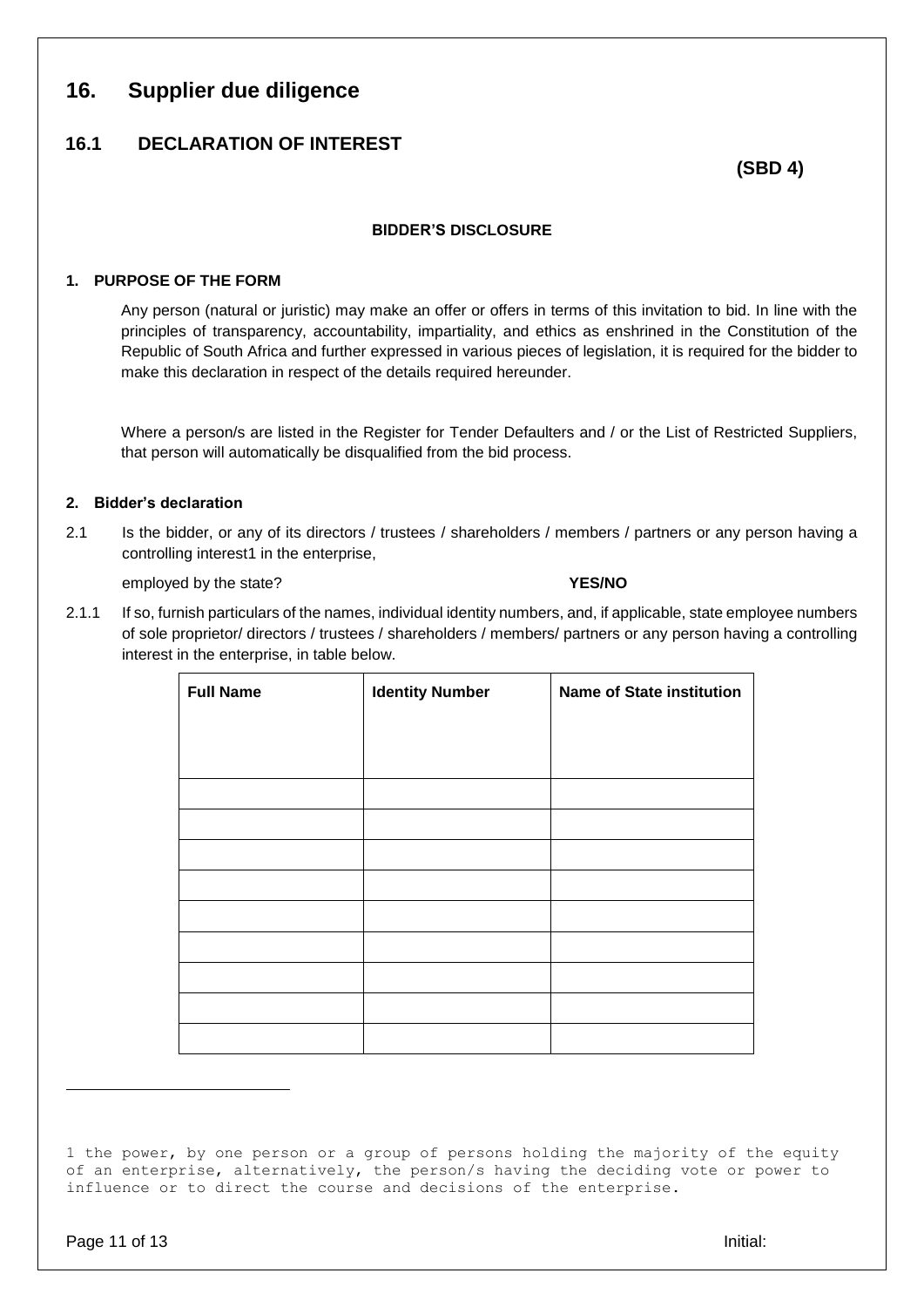| 2.2 | Do you, or any person connected with the bidder, have a relationship with any person who is employed by |
|-----|---------------------------------------------------------------------------------------------------------|
|     | the procuring institution? YES/NO                                                                       |

| 2.2.1 | If so, furnish particulars: |
|-------|-----------------------------|
|       |                             |
|       |                             |

- 2.3 Does the bidder or any of its directors / trustees / shareholders / members / partners or any person having a controlling interest in the enterprise have any interest in any other related enterprise whether or not they are bidding for this contract? **YES/NO**
- 2.3.1 If so, furnish particulars:

 $\mathcal{L}^{(n)}$ …………………………………………………………………………….

#### **3 DECLARATION**

I, the undersigned, (name)……………………………………………………………………. in submitting the accompanying bid, do hereby make the following statements that I certify to be true and complete in every respect:

- 3.1 I have read and I understand the contents of this disclosure;
- 3.2 I understand that the accompanying bid will be disqualified if this disclosure is found not to be true and complete in every respect;
- 3.3 The bidder has arrived at the accompanying bid independently from, and without consultation, communication, agreement or arrangement with any competitor. However, communication between partners in a joint venture or consortium2 will not be construed as collusive bidding.
- 3.4 In addition, there have been no consultations, communications, agreements or arrangements with any competitor regarding the quality, quantity, specifications, prices, including methods, factors or formulas used to calculate prices, market allocation, the intention or decision to submit or not to submit the bid, bidding with the intention not to win the bid and conditions or delivery particulars of the products or services to which this bid invitation relates.
- 3.4 The terms of the accompanying bid have not been, and will not be, disclosed by the bidder, directly or indirectly, to any competitor, prior to the date and time of the official bid opening or of the awarding of the contract.
- 3.5 There have been no consultations, communications, agreements or arrangements made by the bidder with any official of the procuring institution in relation to this procurement process prior to and during the bidding process except to provide clarification on the bid submitted where so required by the institution; and the bidder was not involved in the drafting of the specifications or terms of reference for this bid.

Page 12 of 13 Initial: 2 Joint venture or Consortium means an association of persons for the purpose of combining their expertise, property, capital, efforts, skill and knowledge in an activity for the execution of a contract.